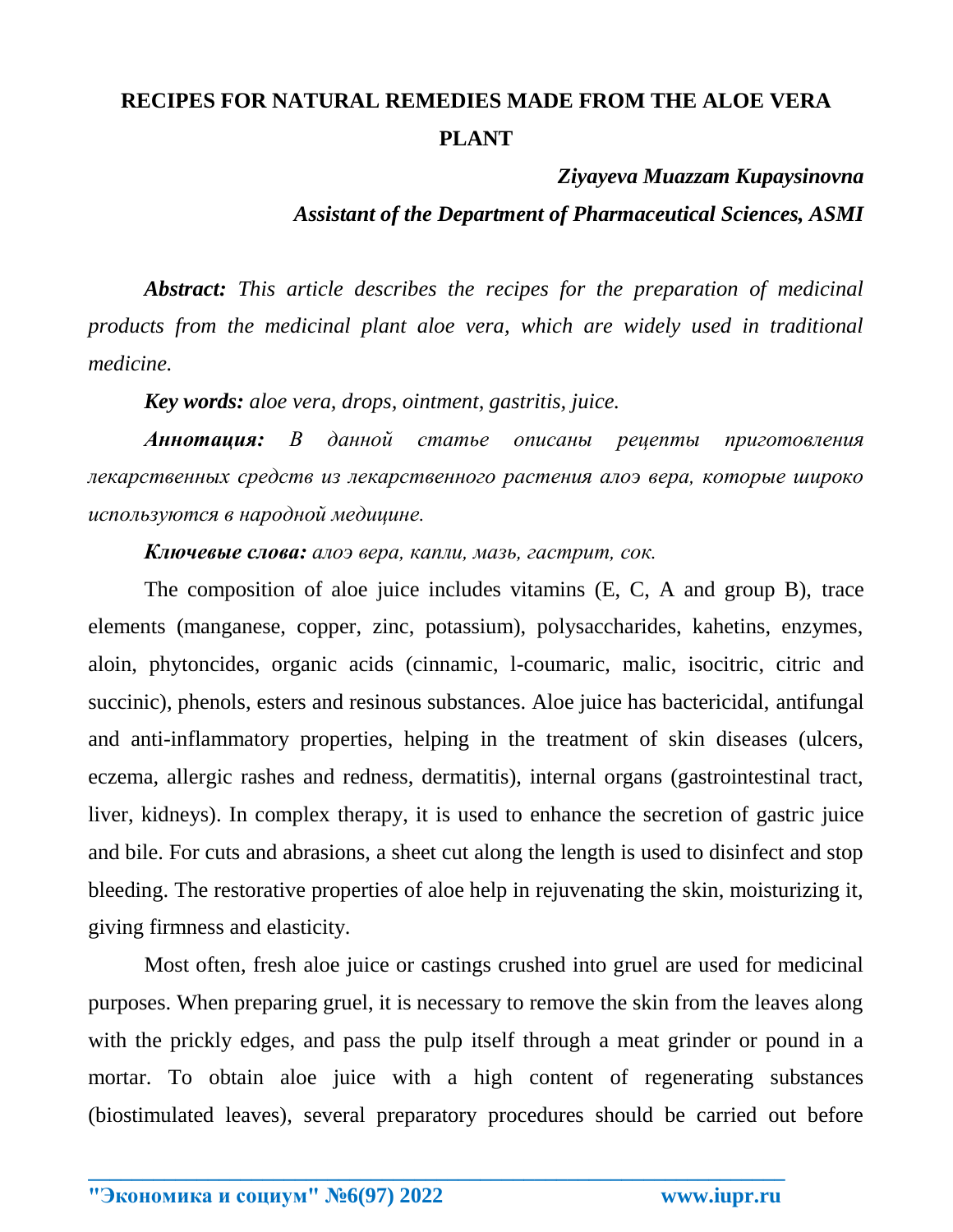squeezing the juice. To begin with, the plant is not watered for 20 days, thereby creating the effect of natural drought, then the leaf is torn off, wrapped in dark-colored paper, leaving the ends open, and placed in the refrigerator for 10 days. Such manipulations lead to the production of natural biostimulants in the cells of the leaf, which have rejuvenating and regenerating properties. After exposure, the leaves are crushed and poured with water in a ratio of 1:3. Then the mixture is allowed to brew in a sealed container in a dark place for an hour. Ready juice should be filtered and stored in the refrigerator for no more than 14 days. Aloe is used in this form for external rubbing and as a facial lotion. Also, in various folk recipes, alcohol tinctures, concentrates, compresses, ointments and emulsions are prepared from the leaves.

On an industrial scale, an aqueous extract is produced from aloe (to increase immunity, with gastrointestinal ulcers, eye diseases, to reduce the toxic effects of antibiotics), tablets, wound healing ointments (for burns, dermatitis) and syrups (for cough and anemia). Also, intramuscular administration of an aqueous extract of aloe is indicated for bronchitis, pneumonia, bleeding ulcers, diseases of the oral cavity and abscesses. In folk medicine There are a large number of folk recipes in which the main component is aloe. Here are a few of them: To improve immunity: Take 1 tsp daily 3 times a day. half an hour before meals, a mixture of chopped walnuts (300 g), honey  $(200 \text{ g})$ , aloe juice  $(100 \text{ g})$  and lemon  $(3-4 \text{ pieces})$ .

For throat with acute respiratory infections and sore throat: Take tincture of aloe. To prepare it, you need to grind peeled aloe leaves (250 g) in a meat grinder, sprinkle them with sugar (100 g) and let it brew for 3 days in a hermetically sealed jar in a dark place. Then pour alcohol (250 ml) and still insist 3 days. For a complete recovery, the tincture should be taken in 1 tbsp. 30 minutes before meals 3-4 times a day. Also, for rinsing, use the juice of biostimulated leaves, diluted in water and brought to a boil. With a solution cooled to 40  $\degree$  C, the throat is rinsed as often as possible, and with purulent sore throat - every 30 minutes. For gum and oral health: Rinse your mouth with aloe juice diluted in water (50/50), especially retaining the solution in places where the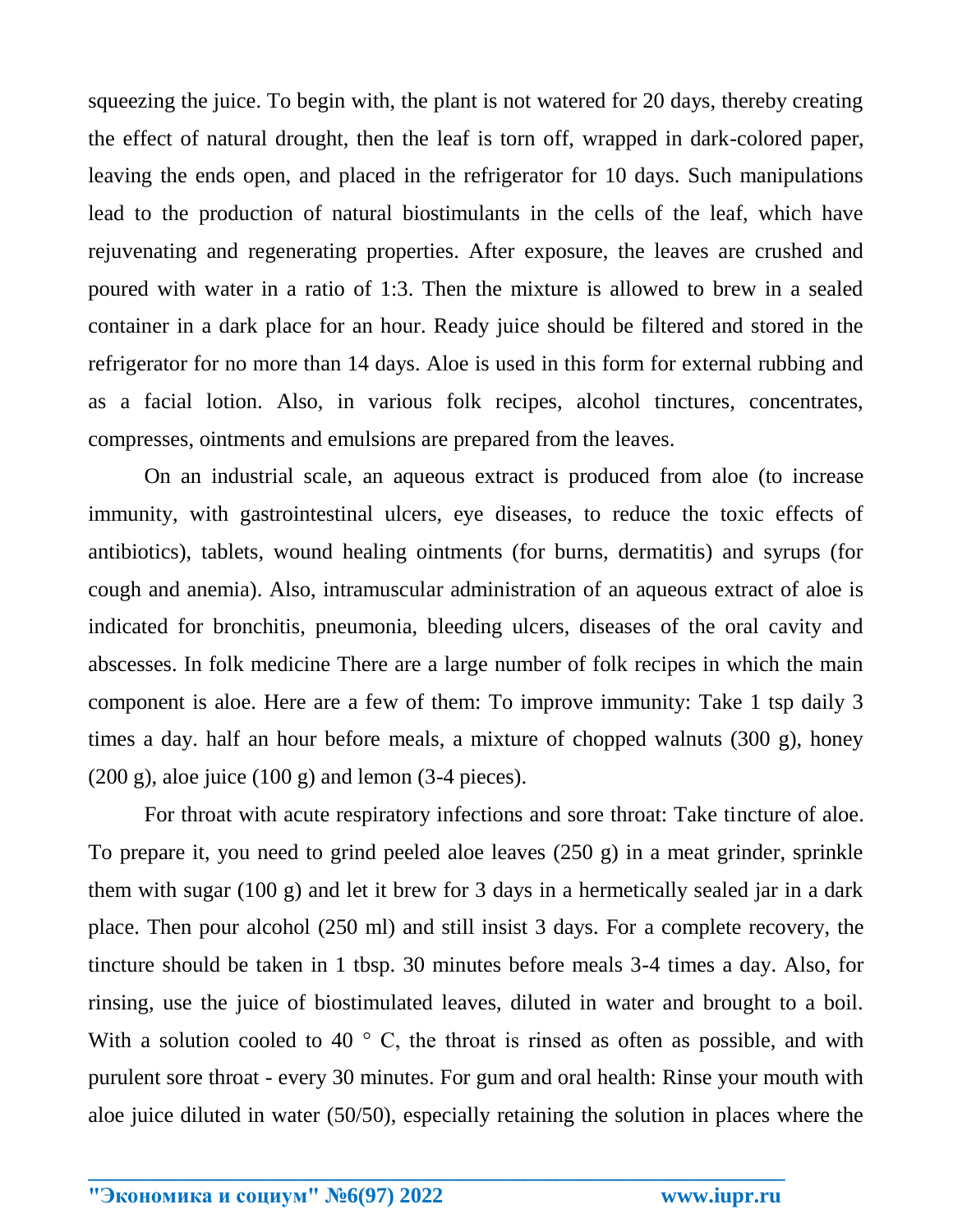gums are bleeding or moving away from the tooth. For peptic ulcer of the stomach and duodenum: Crushed aloe leaves (150 g), sprinkle with sugar (100 g) and leave for 3 days in a dark place. Dry red wine is added to the finished mixture and allowed to brew for another day. Take 1 tbsp before meals. 2-3 times a day. The course of treatment is at least 1.5 months. For prostate adenoma and problems with potency: Mix in equal parts (for example, 50 g each) aloe juice, goose fat, butter, rosehip powder and honey, boil in a water bath for 5-7 minutes, cool and refrigerate. Before taking 1 tbsp. the mixture should be dissolved in hot milk (200 g). The course is 7 days, 3 times a day.

Aloe species are frequently cultivated as ornamental plants both in gardens and in pots. Many aloe species are highly decorative and are valued by collectors of succulents. Aloe vera is used both internally and externally on humans as folk or alternative medicine. The Aloe species is known for its medicinal and cosmetic properties. Around 75% of Aloe species are used locally for medicinal uses. The plants can also be made into types of special soaps or used in other skin care products (see natural skin care).

Numerous cultivars with mixed or uncertain parentage are grown. Of these, Aloe 'Lizard Lips' has gained the Royal Horticultural Society's Award of Garden Merit.

Some species, particularly Aloe vera, are used in alternative medicine and first aid. Both the translucent inner pulp and the resinous yellow aloin from wounding the aloe plant are used externally for skin discomforts. As an herbal medicine, Aloe vera juice is commonly used internally for digestive discomfort.

According to Cancer Research UK, a potentially deadly product called T-UP is made of concentrated aloe, and promoted as a cancer cure. They say "there is currently no evidence that aloe products can help to prevent or treat cancer in humans".

Aloe is considered a dietary product that is used in the preparation of salads, snacks and drinks. This plant goes well with apples, onions, carrots, honey, nettles, cabbage, wild rose and sea buckthorn. To get rid of the characteristic bitterness, be sure to add lemon juice or kefir to the dishes. In cosmetology, Aloe is very often used to make masks for the face, scalp and baths. Mask for sensitive skin: dry linden flowers,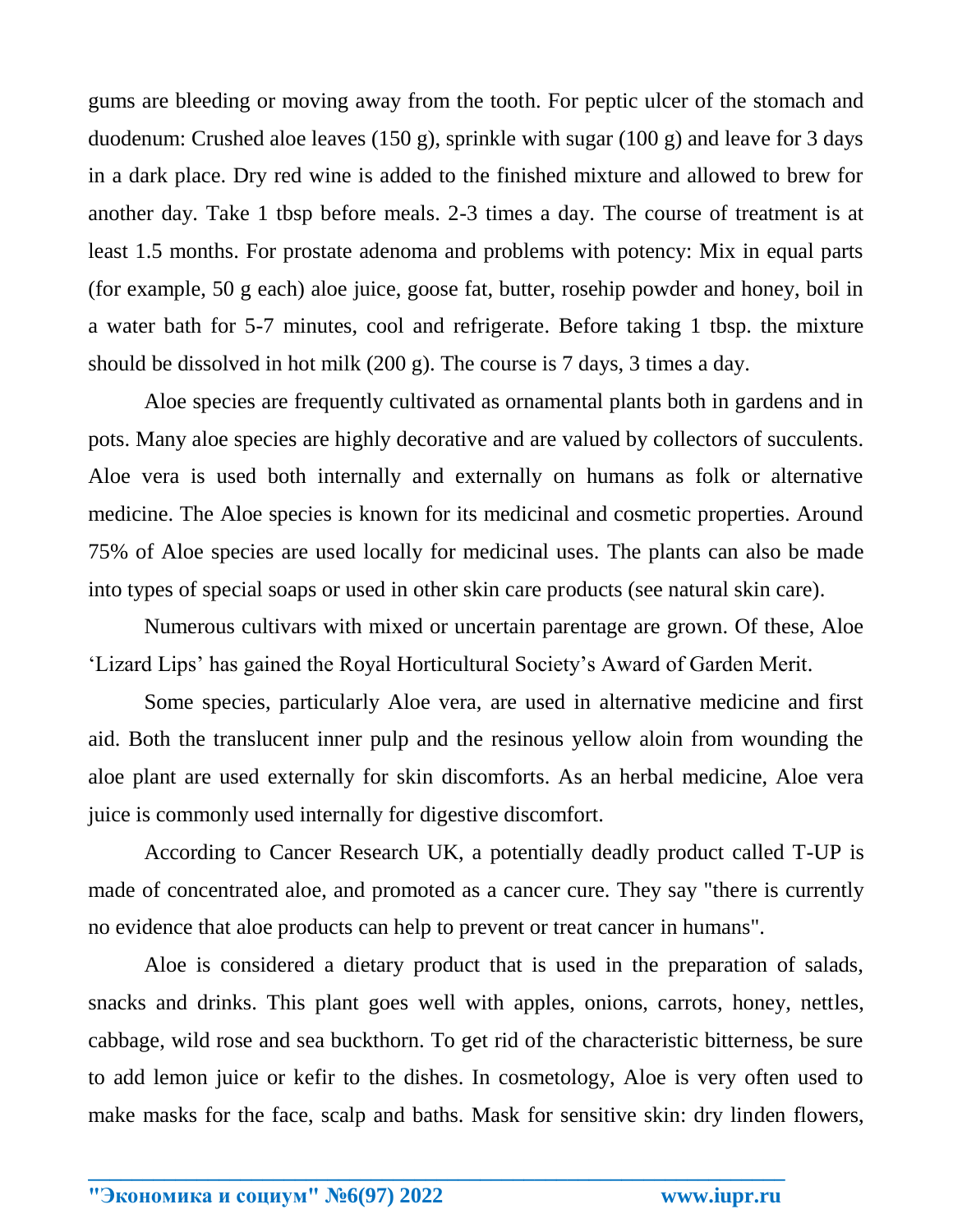chamomile, St. cooling down. In the finished mixture, moisten gauze folded 3-4 times and apply on the face. After 15 minutes, the remnants of the mask must be washed off with warm water. Moisturizing mask: Mix aloe gruel (2 tsp), moisturizer (3 tsp), peach seed oil (3-4 drops) and alcohol (1 tsp), apply the mixture to the previously cleaned face skin and leave for 20-30 minutes. Carefully remove the remaining maxi with a napkin.

Strengthening hair mask: Mix aloe juice (2-4 leaves depending on the length of the hair) with one yolk and apply on the scalp and along the entire length of the hair. Wash off with lukewarm water after 20 minutes. Anti-aging baths: Mix aloe juice (3-5 tablespoons), milk (500 ml) and mint infusion (1-2 tablespoons) and pour into a bath of warm water. You should lie in such a bath for no more than 15 minutes. Other uses Aloe extract is used in the chemical industry for the production of skin and hair care products (creams, masks, scrubs, lotions, shampoos, balms, gels, etc.).

Aloe is categorically contraindicated: during menstruation and during pregnancy, with exacerbation of diseases of the gallbladder, kidneys, gastrointestinal tract, hypertension, varicose veins, with hemorrhoidal and uterine bleeding, with bleeding from the respiratory system, with individual intolerance and children under 7 years old. Botanical description Aloe (lat. Aloë - bitter) is a perennial plant with fleshy, swordshaped leaves that form rosettes as they grow.

There are more than 500 species of this plant, most of which are distributed in Africa, especially on the Arabian Peninsula, on about. Madagascar and South Africa. Aloe came to Europe in ancient times and spread further throughout the world. The plant grows especially well in temperate and tropical climatic zones. The shape of the leaf, the presence of cilia or thorns, as well as the height of the trunk depend on the species. Some species can reach up to 5 m in height and trunk thickness up to 30 cm. In its natural environment, aloe blooms every year. Flowers are located on a separate arrow and look like bells or tubules of scarlet or light orange color. Plants that are grown indoors rarely reach 1 m and almost never bloom. Reproduction and care Aloe reproduces by shoots that grow near the main stem. Due to the climatic features of the